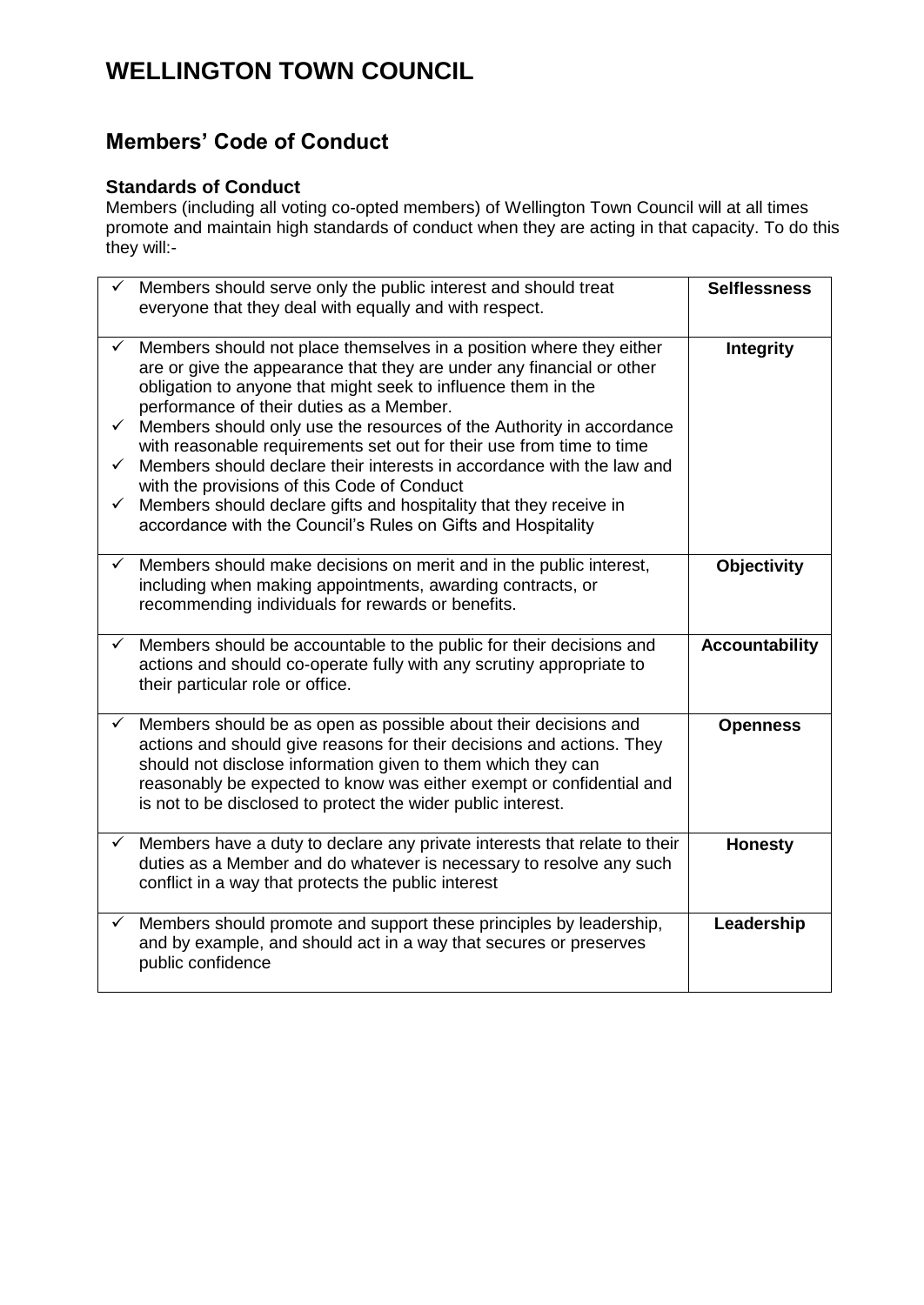# **WELLINGTON TOWN COUNCIL**

## **Members' Code of Conduct**

### **Disclosable Pecuniary Interests**

The Monitoring Officer of Telford & Wrekin Council will maintain a Register of Disclosable Pecuniary Interests which can be found at [*insert link to Council web-site*] or viewed by appointment with the Monitoring Officer [*insert contact details*]

| <b>What</b>                                                                                                                                                                        | When                                                                                                                   | How                                                                                                           | <b>Impact on Meetings</b>                                                                   |
|------------------------------------------------------------------------------------------------------------------------------------------------------------------------------------|------------------------------------------------------------------------------------------------------------------------|---------------------------------------------------------------------------------------------------------------|---------------------------------------------------------------------------------------------|
| <b>Disclosable Pecuniary</b><br><b>Interests</b>                                                                                                                                   | Within 28 days of<br>election or re-<br>election (if not<br>already entered)                                           | In writing to the<br><b>Monitoring Officer</b><br>detailing the<br>existence and<br>nature of the<br>interest | Member cannot<br>participate in or vote<br>on the matter                                    |
| Previously undeclared<br><b>Disclosable Pecuniary</b><br>Interest                                                                                                                  |                                                                                                                        |                                                                                                               |                                                                                             |
| Outside a meeting                                                                                                                                                                  | Within 28 days of<br>the date of<br>disclosure of a<br><b>Disclosable</b><br><b>Pecuniary Interest</b><br>at a meeting | In writing to the<br><b>Monitoring Officer</b><br>detailing the<br>existence and<br>nature of the<br>interest | Member cannot<br>participate in or vote<br>on the matter                                    |
| During a meeting                                                                                                                                                                   | As soon as the<br>Member is aware<br>that they have a<br><b>Disclosable</b><br>Pecuniary Interest                      | Verbally to the<br>meeting detailing<br>the existence and<br>nature of the<br>interest                        | Member cannot<br>participate, participate<br>further, vote or further<br>vote on the matter |
| Sensitive Interests - ie<br>where the Monitoring<br>Officer agrees that the<br>disclosure of the interest<br>could lead the Member<br>being subject to violence<br>or intimidation | As above $-$<br>depending upon<br>the circumstances                                                                    | As above but<br>detailing the<br>existence but not<br>the nature of the<br>interest                           | As above                                                                                    |

#### **Dispensations**

Dispensations can be granted by the Monitoring Officer, if, after considering the relevant circumstances:-

- 1. The number of Members precluded from transacting the business is so great that it would impede the business of the Town Council or committee
- 2. The dispensation is in the interests of persons living in the Wellington Town Council area
- 3. It is otherwise appropriate to grant a dispensation